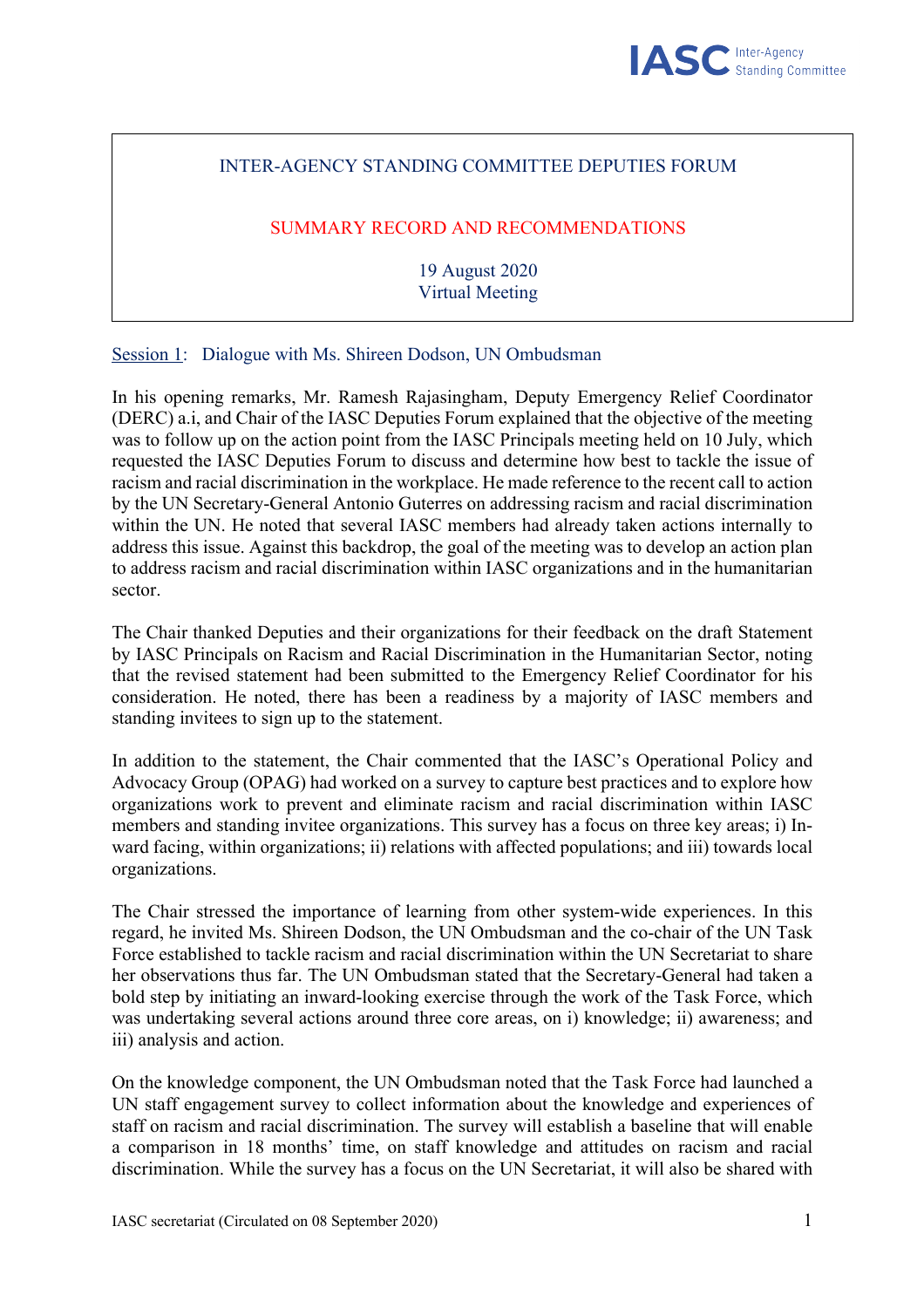

UN Agencies, Funds and Programs, as well as organizations outside the UN system. The UN Ombudsman noted that the Task Force had consulted several experts on the questions and categories used in the survey. The survey will be complimented by a dedicated page on the UN intranet (iSeek) platform with testimonials on positive and negative experiences of staff, as well as of managers on how they plan to tackle racism in their work and offices; and a list of resources, such as TED talks, books, and articles.

On awareness raising, the UN Ombudsman noted the importance of self-education and reflection to address unconscious biases on racism. The Task Force will suggest books and encourage book club style discussions to increase awareness. These will be accompanied with a discussion guide to facilitate such discussions. The UN Ombudsman noted that she recently used "Everyday Ubuntu" by Mungi Ngomane to discuss racism with her team which helped staff to open up on the issue and learn from one another's experiences. The Task Force will also develop programs around themes, such as on intersectionality, privilege and more, with panel discussions, focus groups and TED talks. This would enable the Task Force to leverage easy wins, such as the inclusion of racism discussions in mandatory trainings which human resource colleagues were already considering, as well as look into reviewing human resource policies and procedures to deal with unconscious bias. The UN Ombudsman encouraged IASC Deputies to consider book club-style discussions with their staff in small or large settings. These discussions would be supported by the Task Force through the provision of discussion guides.

Regarding the third area of work on analysis and action, a review of existing policies and their implementation would be undertaken based on the survey. This would enable the Task Force to explore systemic issues and make recommendations to the UN Secretary-General on required actions, including changes to policies and how they may be implemented.

In the discussions, IASC Deputies emphasised the need to address racism and racial discrimination in the workplace more directly and not only as part of a broader aspect of inclusion and diversity. They requested the UN Secretariat survey and discussion books to be shared with their offices; and many expressed support for the draft statement by IASC Principals, as well as for the questionnaire. Most members indicated they had engaged in internal consultations at various levels within their organisations. WFP and SCHR highlighted the importance of ensuring a clear focus on racism. WFP outlined its initiatives, including the appointment of a new Assistant Secretary-General whose portfolio includes reviewing workplace culture, inclusion, and racial discrimination. In addition, WFP has hired of external expertise to facilitate dialogue and knowledge-building among staff, and to support efforts to take agreed actions forward. WFP also indicated that their Executive Board is keen to have a specific survey for the organisation and hence sought advice on how to balance internal and external conversations.

SCHR shared several reflections from discussions among its members. This includes, the importance of making space for diverse voices to be heard, through for example, inviting challenging speakers to contribute to this discussion; and the need of individual organizations' concrete actions that go beyond statements, as opposed to a collective response  $-$  a point echoed by UNHCR and InterAction.

OHCHR highlighted that it was tackling the issue of racism and racial discrimination in the workplace through various initiatives, including, the establishment of a specific working group on racism, alongside other working groups on gender and diversity; the recruitment of a senior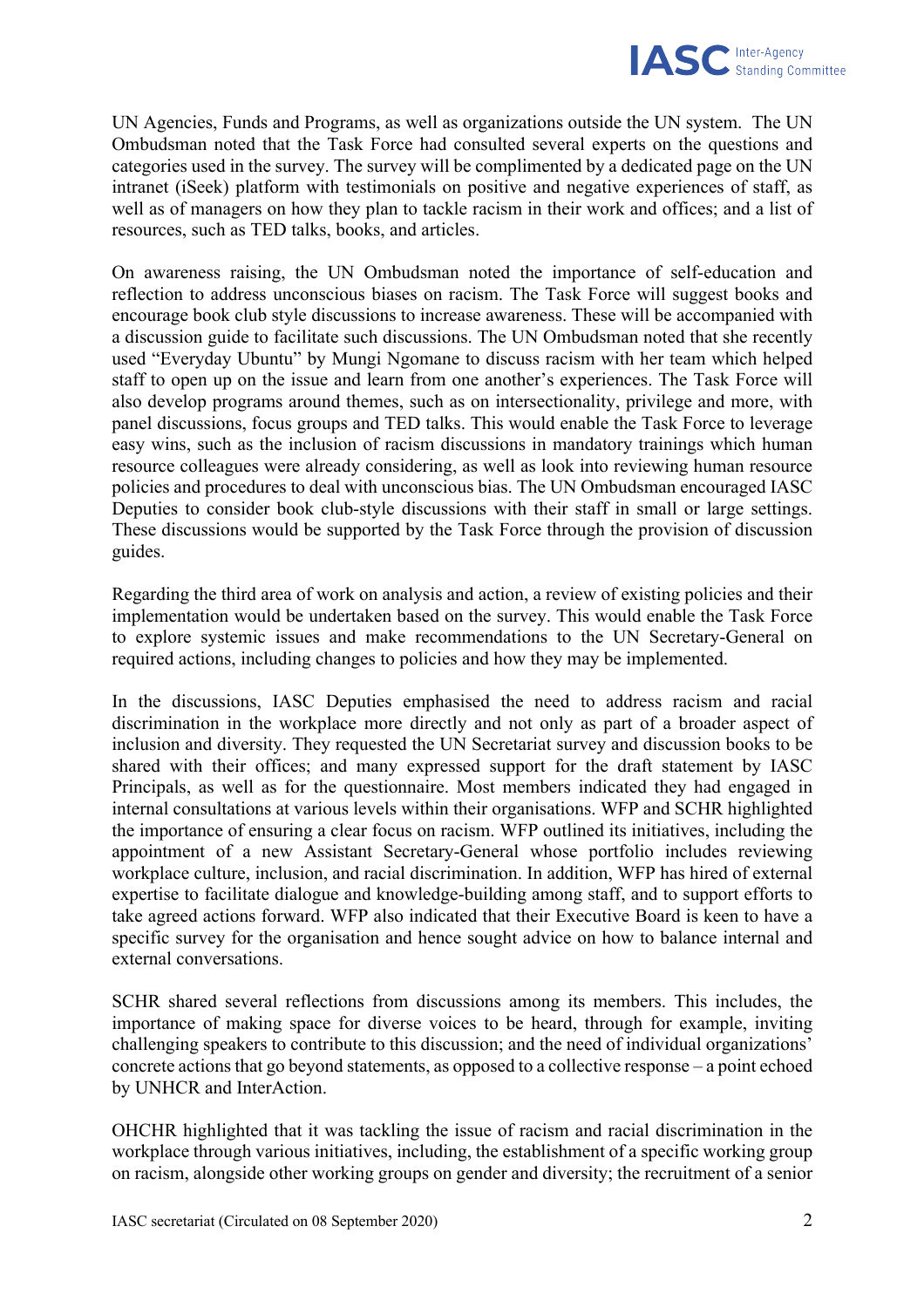

adviser (P-5 level) on inclusion and diversity and, review of policies on human resources, noting this is , where unconscious bias plays a role in the understanding of job descriptions, qualifications and selections. Also, the Human Rights Council adopted a resolution on racism and the High Commissioner will continue to report on human rights violations and abuses.

UNDP noted that their Administrator was fully supportive of the IASC statement on racism. Like other agencies, UNDP has also started an internal reflection initiative, which included a town hall focused on racism; the review of racism related questions in staff surveys over the years to understand the trajectory of racism in the organization; the setting-up of a dedicated and well-resourced team to support on racial discrimination; and an open dialogue in the organization. Findings from these processes would feed into recommendations to be presented to the Administrator.

UNICEF described its initiatives, including the setting-up of a task team to identify and take forward evidence-based actions to address discrimination at UNICEF. The task team has met virtually on a weekly basis since the first week of July, and developing terms of reference and work plan. They have also launched a dedicated Anti-Racism and Discrimination SharePoint page with resources, good practices and updates, while also providing opportunities to share experiences anonymously. UNICEF also analysed feedback and inputs received from staff during an event in June 2020. Moving forward, the task team will hold focus group discussions with key Black constituents and regional stakeholders, develop an action plan on anti-racism and discrimination as well as identification of options for mentoring for groups that are more likely to be discriminated against, starting with Black staff.

UNHCR cautioned on the risk of survey fatigue with the number of surveys on the increase. UNHCR called for enhanced information sharing among IASC partners, to promote awareness and learning from the work done and good practices developed by other organisations. UNHCR drew participants 'attention to the lessons learnt and good practices on the dissemination and utilisation of Sexual Exploitation and Abuse and Sexual Harassment prevention and response tools and products, as a basis for a common approach with shared resources to facilitate discussions around racism, a point echoed by InterAction and IOM. Drawing from its organisational experience, following the creation of the Senior Advisor position on Inclusion, Diversity and Gender, four years ago, UNHCR cautioned against approaching racial discrimination in a siloed manner, given the intersectionality between culture and race and its impact on behaviour in relation to other people and affected populations. UNHCR will undertake an evaluation to understand the experiences, backgrounds and thoughts of its workforce.

FAO noted that its global staff survey had not clearly demonstrated issues of discrimination and racism. Related feedback had featured issues around diversity. FAO was therefore embarking on a culture change initiative.

UNFPA stressed the importance of self-reflection, self-education and awareness. Its activities included engaging with its Board and organizing a town hall to discuss the issue. Highlighting the importance of long-term commitment to this issue, InterAction noted that its efforts focused on engagement with its staff; the development of a strategy; and the appointment of dedicated staff.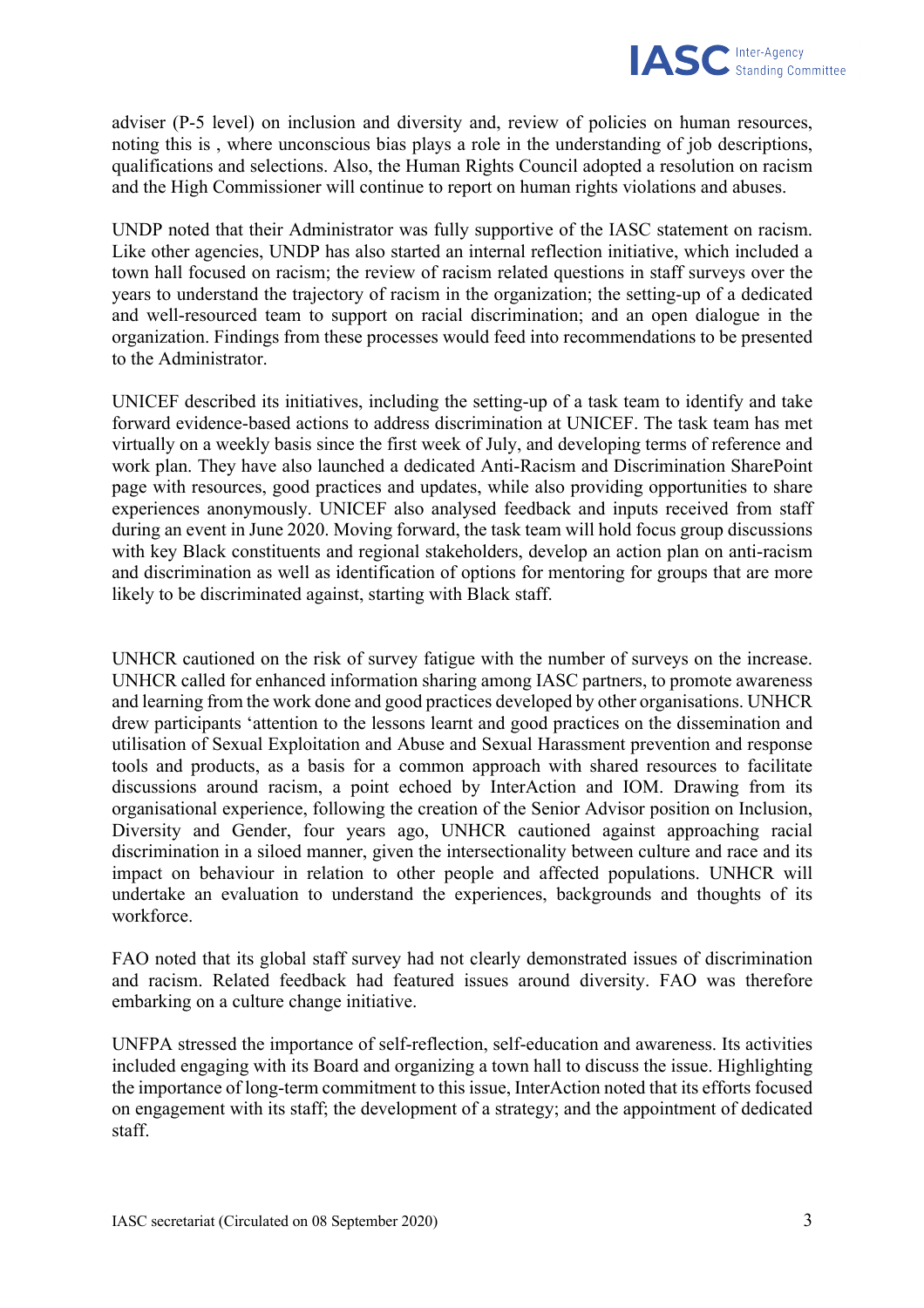

IOM has facilitated discussions at the country, regional and headquarters levels, and suggested to bring in staff and stakeholders from various races into the World Humanitarian Day social media campaigns.

ICVA has started a deep reflection on the issue of racial discrimination including within its Board and in preparation for ICVA's 2030 Strategy by considering humanitarian principles, and Core Humanitarian Standards, as an entry point for this conversation. ICVA noted that this discussion provides an opportunity to review and update organisational practices, processes, policies and standards. This may require external expertise to facilitate discussions on unconscious bias, culture and embedded structures that undermine the knowledge and ability to combat discrimination. In addition, ICVA highlighted that this discussion is very much about organizations work but also how they partner with local and national organizations, and, how risk is transferred, and mutual duty of care is shared. Finally, ICVA noted a proactive approach and process prioritizing discussions and embedding learning is key.

WHO highlighted its zero-tolerance policy towards racism, and expressed readiness to support other racism related initiatives.

In summary, the UN Ombudsman acknowledged that this work would require partnership across the system. Second, organizations need to manage expectations of staff while leveraging low-hanging fruits and devising sustainable strategies. With regard to the definition of race, the UN Ombudsman noted that her office had received some push-back on categories used in the survey and acknowledged that defining and classifying race was a complicated and sensitive issue.

The Chair acknowledged the various contributions made by participants, noting the critical work that is already underway by IASC member organizations to address the issue of racism and racial discrimination in the work place, which is key to inform collective and/or coordinated action. In that regard, he noted that the IASC survey will be key to capture best practices and could inform the concrete actions being taken by IASC member organizations on the issue. The Chair also echoed the need to learn from the PSEA and SHA work stream and build upon existing tools and procedures to address this critical area of work. Furthermore, he noted the important work being done by the OPAG on this issue and sought their support to consider further concrete steps to address the issue of racism and racial discrimination in the work plac. He was encouraged by the ongoing work by the OPAG on localization (taking place under the co-leadership of ICVA and UNHCR) and noted the importance of considering approaches to mitigate racism and racial discrimination towards local partners.

### Session 2: Concrete Actions to Address Racism and Racial Discrimination

The Chair informed IASC Deputies that the focus of this second session was to come up with concrete actions IASC organizations could take unilaterally or bilaterally to address issues of racism and racial discrimination in the work place. The Chair highlighted the seven commitments outlined in the IASC statement and invited IASC Deputies to share their thoughts and reflections on proposed actions to take the work forward in the next six months:

1) zero tolerance to racism and racial discrimination and commitment to eliminate such behavior within all humanitarian work environment and operations;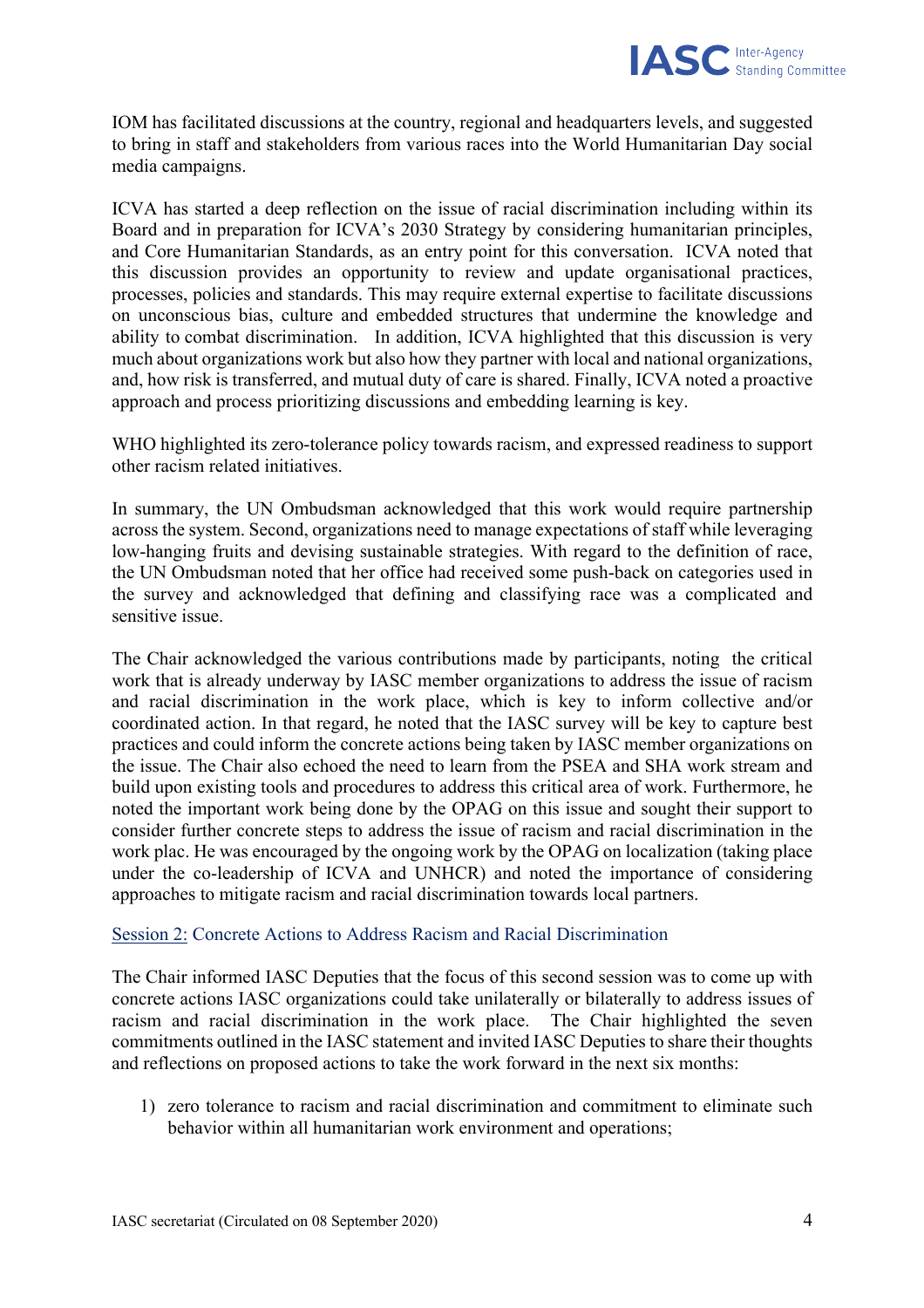

- 2) working at all levels within and among organizations to identify and address structural barriers to inclusion to eliminate all forms of racism and racial discrimination including systemic and institutional racism
- 3) creating an environment where all colleagues feel safe to speak about and report on incidents of racism and racial discrimination without fear of retaliation.
- 4) strengthening our actions and capability and policies to foster diversity and inclusion to ensure zero tolerance for racial discrimination in the human workforce.
- 5) nurturing an inclusive environment necessary for a diverse workforce to flourish and promote values including respect for diversity.
- 6) ensuring that all our staff are aware of their rights and comply with their responsibilities.
- 7) ensuring that the IASC Deputies Forum takes forward further actions during the next six months to address racism and racial discrimination at the workplace as well as mitigating unconscious biases towards vulnerable populations and or local partners.

The Chair noted that the draft IASC survey was a good first step to facilitate sharing of best practices from different organisation. He acknowledged feedback received from the OPAG to date, and requested the support of the IASC Deputies in the completion of the survey over the next month. The IASC survey is divided into three sections: i) organizational dialogue and strategy; ii) policies and guidance, and iii) managing complaints, investigations and consequences.

The Chair also noted a few of the proposals received from members on how to move forward concretely. One suggestion was to appoint a core group drawn from the IASC members which would design an action plan with clear benchmarks; support training and awareness raising to all staff on anti-racism and discrimination; and reviewing and strengthening the channels available to affected populations to report incidents of racism and racial discrimination by IASC organizations or staff.

In the discussions, WFP commended the structure of the draft Survey, categorized along the three thematic areas. However, noted the statement by IASC Principals on racism and racial discrimination, was fairly silent on the affected populations. InterAction sought clarity on whether the proposed core group would oversee the work or do the work itself noting that a core group of specialists within organizations may be better placed to take this forward.

Referring to other UN structures already engaged in the issue, such as the UN Chief Executives Board for Coordination (CEB), and its High-Level Committee on Management (HLCM), UNHCR suggested that the role of the IASC Deputies Forum needs to be betterdefined. Accordingly, UNHCR noted that OPAG may be the body to take forward this discussion, given its focus on policy. WFP voiced support for OPAG to take forward this initiative.

In response, the Chair explained that he would consider how aspects of the draft IASC survey could be reflected into the statement by the Principals. He emphasized the need for the survey results to inform the next steps to be undertaken by the Deputies Forum and OPAG. He called for the provision of options for IASC members to engage in the focus groups discussions organized by the UN Ombudsman's team.

The Chair further observed the need to link to existing and established structures to move the work forward. He asked the OPAG to take the work forward, and develop an action plan with clear benchmarks against it, in consultation with the IASC Deputies Forum. He noted that the key function of the IASC Deputies Forum is to address issues that may not come up in other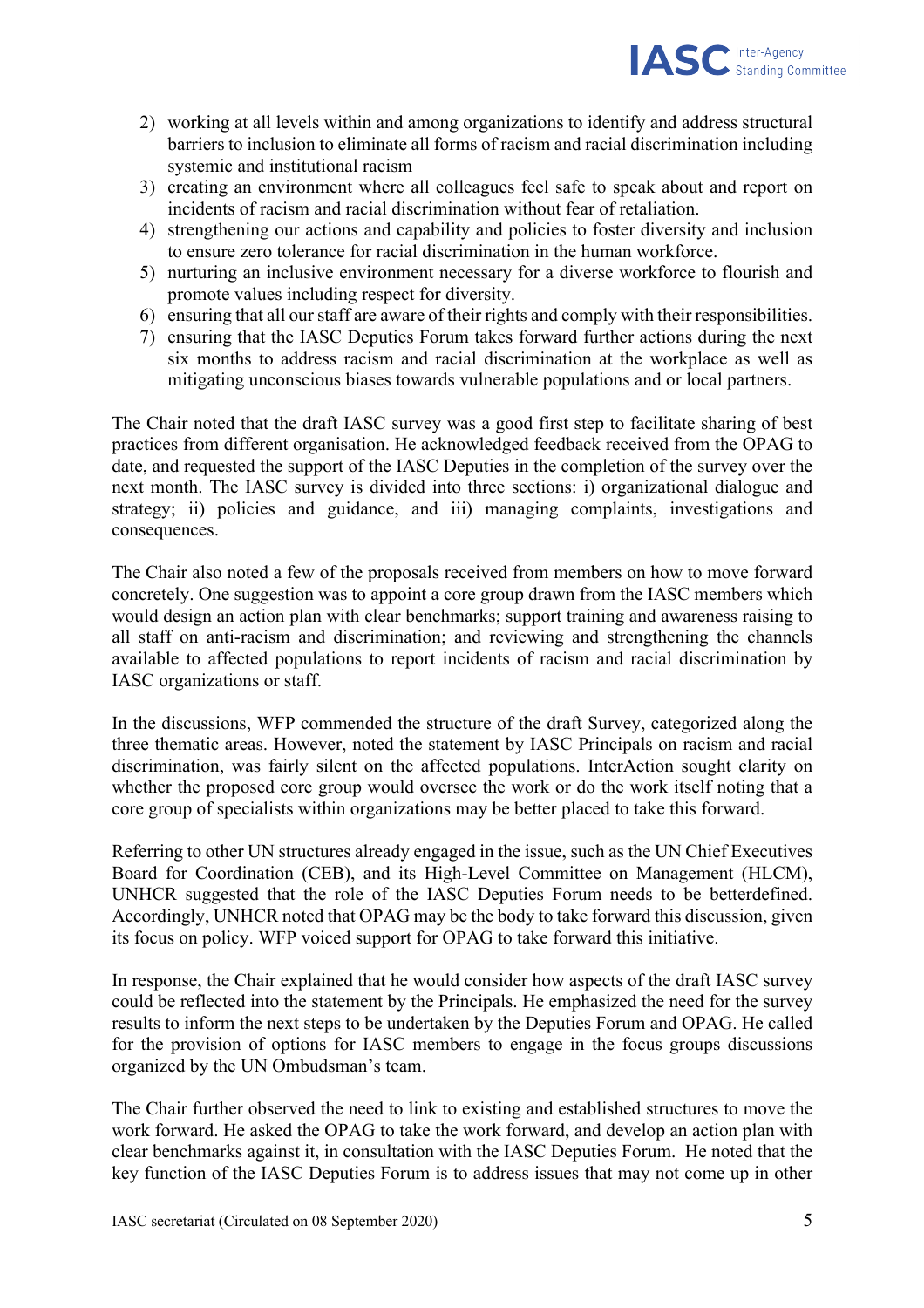

forums. To this end, he noted the need for a brainstorming discussion and develop a way forward on the future of this forum.

The IASC Deputies Forum recommended:

- Liaise with the Ombudsman's Office to advise on how IASC members may engage in the UN system-wide consultations/ focus groups being organized by the Task Force on Racism and Racial Discrimination. [*IASC Secretariat*)
- Consider how best to capitalize on the SEA/SHA infrastructure to capture and address issues of racism and racial discrimination. [*OPAG*)
- Lead efforts to complete the IASC survey to capture best practices. (members of the Deputies Forum).
- Devise an action plan to better address the issue of racism and racial discrimination with clear benchmarks, for consideration by the Deputies Forum. [OPAG)

#### Session 3: AOB

A number of participants noted the need to discuss and consider the role of the Deputies Forum. UNHCR asked for a discussion on defining the role of the Forum and how it could be better utilized. SCHR noted that the role of the IASC Deputies Forum required its own stand-alone discussion, given the varying views expressed in a previous meeting. The Chair reminded the Deputies that the Forum was an informal body and hence its purpose is to complement and not duplicate what other structures are doing, such as the Principals, OPAG and EDGs. Nevertheless, the Chair welcomed a discussion on the role of the Deputies Forum and encouraged the Deputies to share their thoughts with the Secretariat. The Chair requested the IASC secretariat to produce a paper on the role of the Forum for discussion at an upcoming meeting. The Chair concluded the discussion by noting that following discussion within the Forum, the proposal would be taken up by the ERC and IASC Principals for their consideration and agreement.

The IASC Deputies Forum recommended:

• Develop an options paper to better define the purpose of the Deputies Forum for discussion (IASC secretariat).

\*\*\*

#### List of Participants

- 1. Mr. Ramesh Rajasingham, Deputy Emergency Relief Coordinator a.i
- 2. Ms. Shireen Dodson, UN Ombudsman
- 3. Mr. Louis Germain, UN Ombudsman's Office
- 4. Ms. Maria Helena Semedo, FAO
- 5. Mr. Dominique Burgeon, FAO
- 6. Ms. Clare Dalton, ICRC
- 7. Ms. Jane Backhurst, ICVA
- 8. Ms. Mirela Shuteriqi, ICVA
- 9. Mr. Julien Schopp, Interaction
- 10. Ms. Kate Philips-Barasso, Interaction